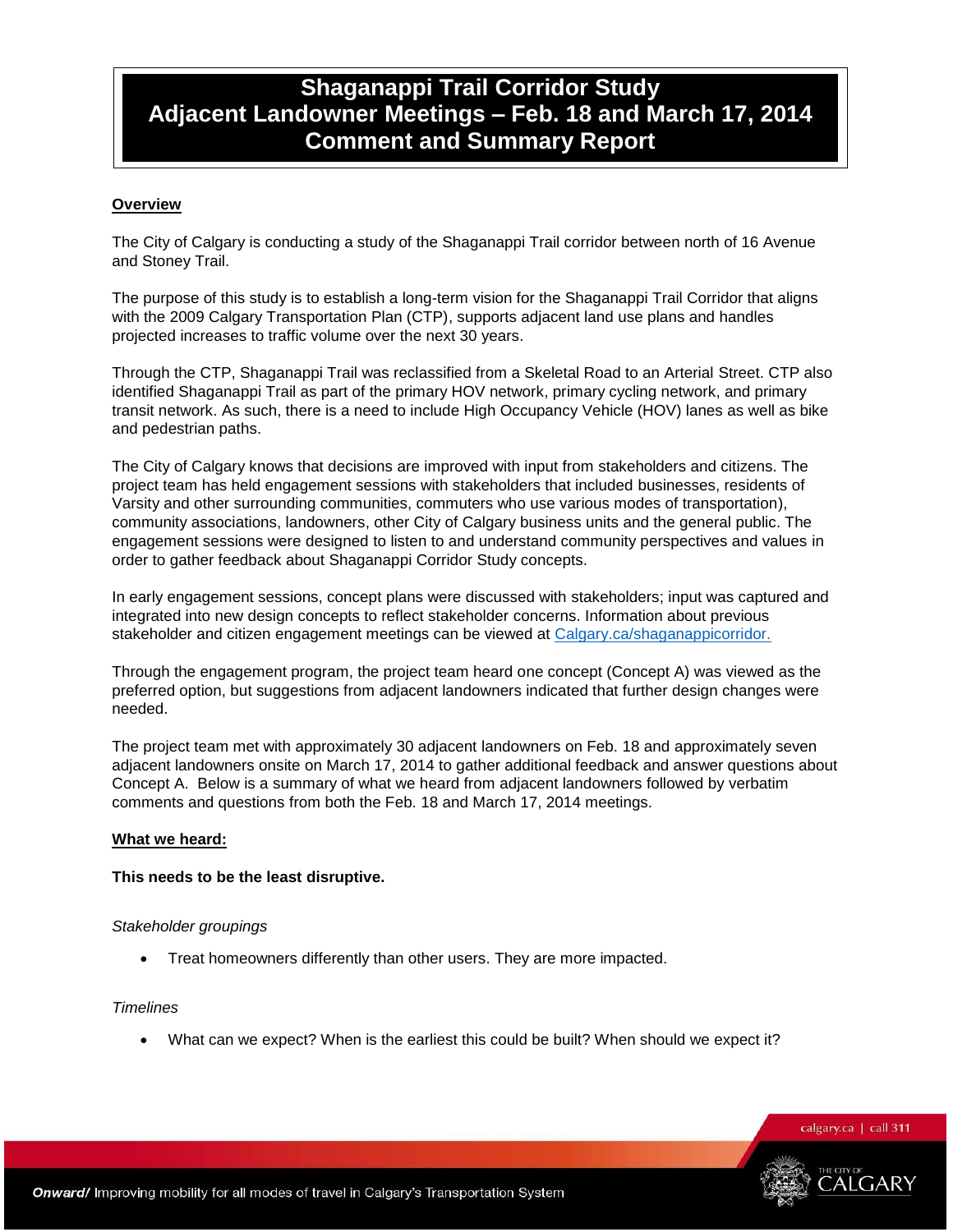### **Market Values**

- How does this affect the value of my home?
- Does this affect construction being done presently on my home?
- Compensation for accessibility changes to my home

### **Quality of Life**

### *Two-way traffic on Voyageur Drive*

- Does this have to be a one-way?
- How will I access my house?
- Where will I park?

#### *Accessibility*

- Will Voyageur Drive be maintained by The City?
- Will the alleys be paved?
- Will the alleys be maintained by The City?

#### *Sound barrier*

- We need to keep it
- Can we build one? Or what if we don't want one?

#### *Median*

- Can the median be made smaller?
- Will there still be chain link fences?
- Do we have to have trees and plants that need watering?

#### *Property Lines*

• Are you moving sidewalks?

#### **Planning**

#### *Shaganappi designation*

- Re-designate so there is less traffic
- Leave as a 'freeway'
- What are the chances of another reclassification and further changes?

#### *Bike pathways*

- Do we need more?
- Can we use the existing bike pathway?

#### *HOV lanes*

- Are they necessary?
- What if they are not utilized?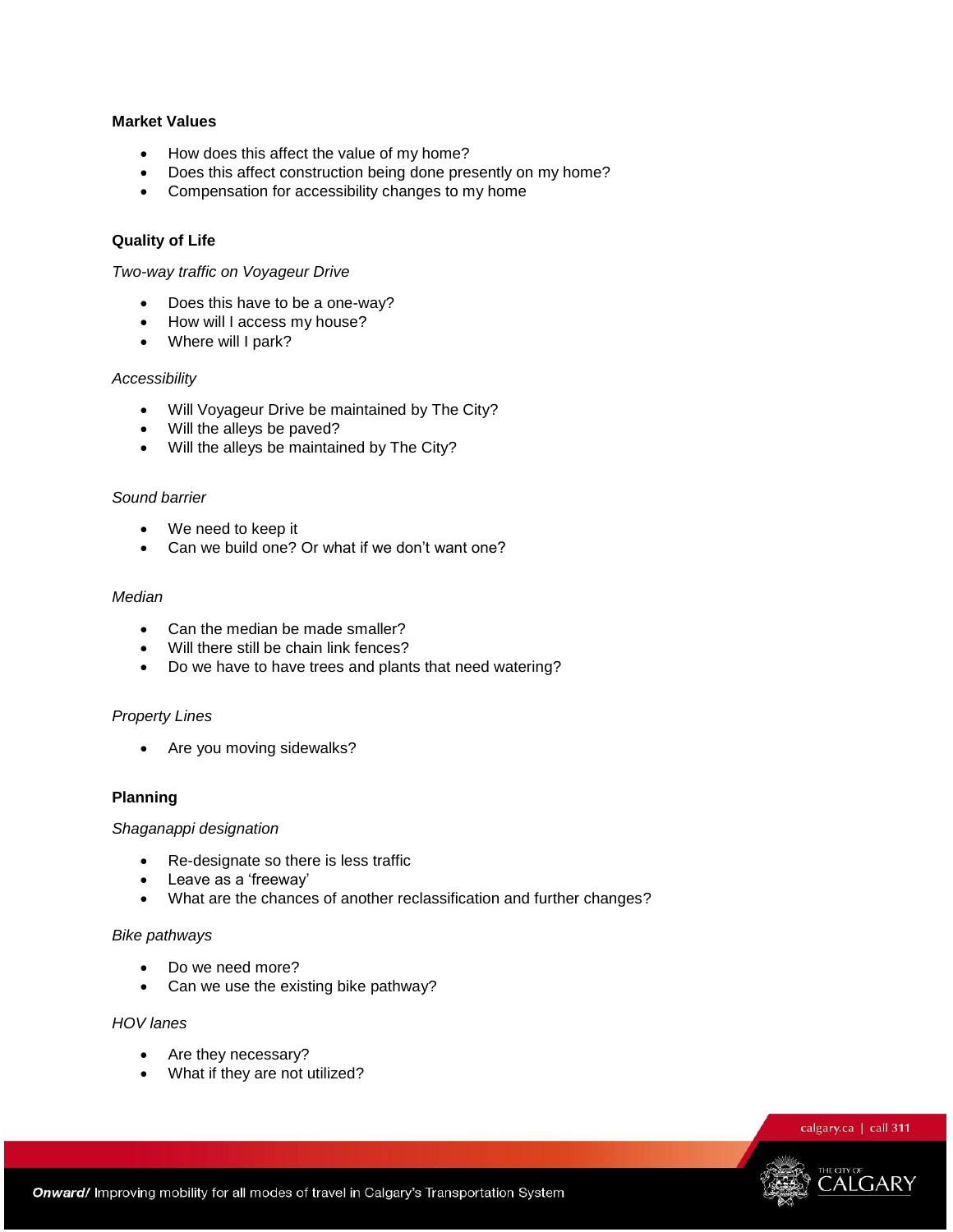### *Traffic*

- Where is the traffic coming from?
- What are the numbers? What are they expected to be in years to come?
- What is the population expected to be 30 years from now?

### *Area Influences*

- Attainable Housing how will this affect the area?
- West Campus development how will this affect the area?

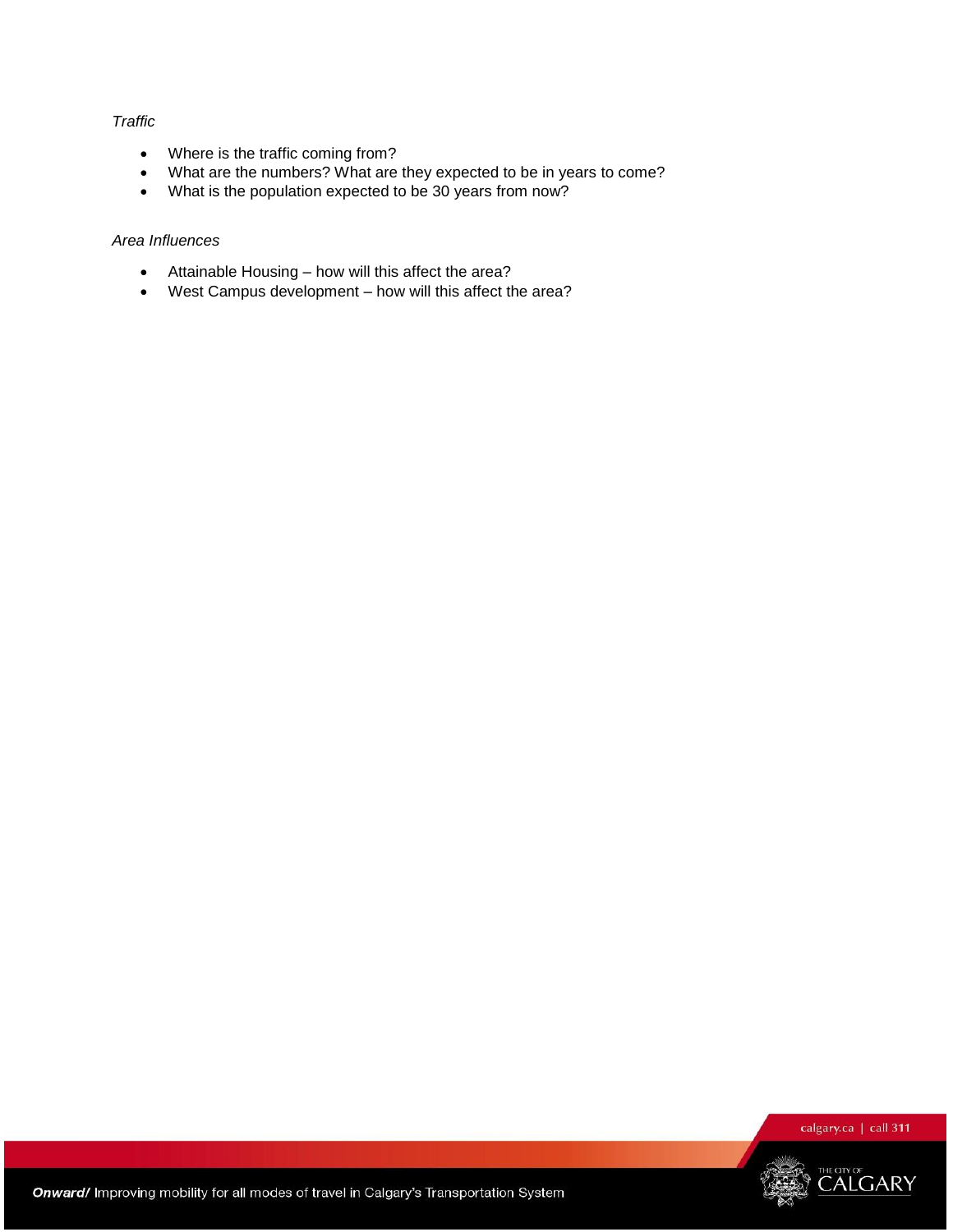### **Verbatim Comments and questions:**

Outstanding questions/comments from attendees:

- Sound wall removal + changing street to one-way has an impact on quality of life. Q how does city propose to mitigate that?
- Q how can access to part of a community be done by alley?
	- Not enough parking
	- Emergency vehicles?
	- No room
- $\bullet$  This has now already impacted our home values. I am currently under construction.  $Q$  what does the city propose to do about that?
- Can we opt for pay-out @ market value, ie expropriation? Option A is unacceptable and we cannot sell our home now.
- What compensation can we obtain in the meantime if the city drags this out?
- How will people access homes when alleyways are restricted b/c of snow?
- Is the sound wall being removed?
- Why dedicated bike + walking path when we have a path way/sidewalk already what we should have is bike path/walkway south of 32 Ave towards Memorial to access children's hospital/memorial+ the such?
- Poll west voyageur dr. Owners how many of the 23 would prefer to sell rather than suffer Plan A compromises
- Please have a separate vote for home owners on voyageur dr about concepts before it goes to public/council.
- What does it take to "vote" on getting a sound barrier?
- I need longest and shortest timelines. Forwards.
- Property value? How am I going to be compensated.
- Will my alley get paved?
- Since they are thinking of working on Crowchild Trail, why not focus transit there instead of Shaganappi due to the bottle neck at memorial drive.
- It is obvious that the city can redesignate the roads so redesignate shaganappi for less transit.
	- 1. Need a stakeholder meeting only to review plans.
	- 2. Need to keep sound barrier \*\*same quality as existing or better like Crowchild Trail
	- 3. Only like option "A"
	- 4. Current house values are below market value. Lose in property
- Would like a separate meeting to discuss options specifically on Voyageur Dr. West. Need to keep the sound barrier!
- How do we claim a loss of value on home for loss of space on road becoming one way?
- If I don't agree with my neighbours, + I know my property value goes down, what happens to me?
- Time frame needs to be decided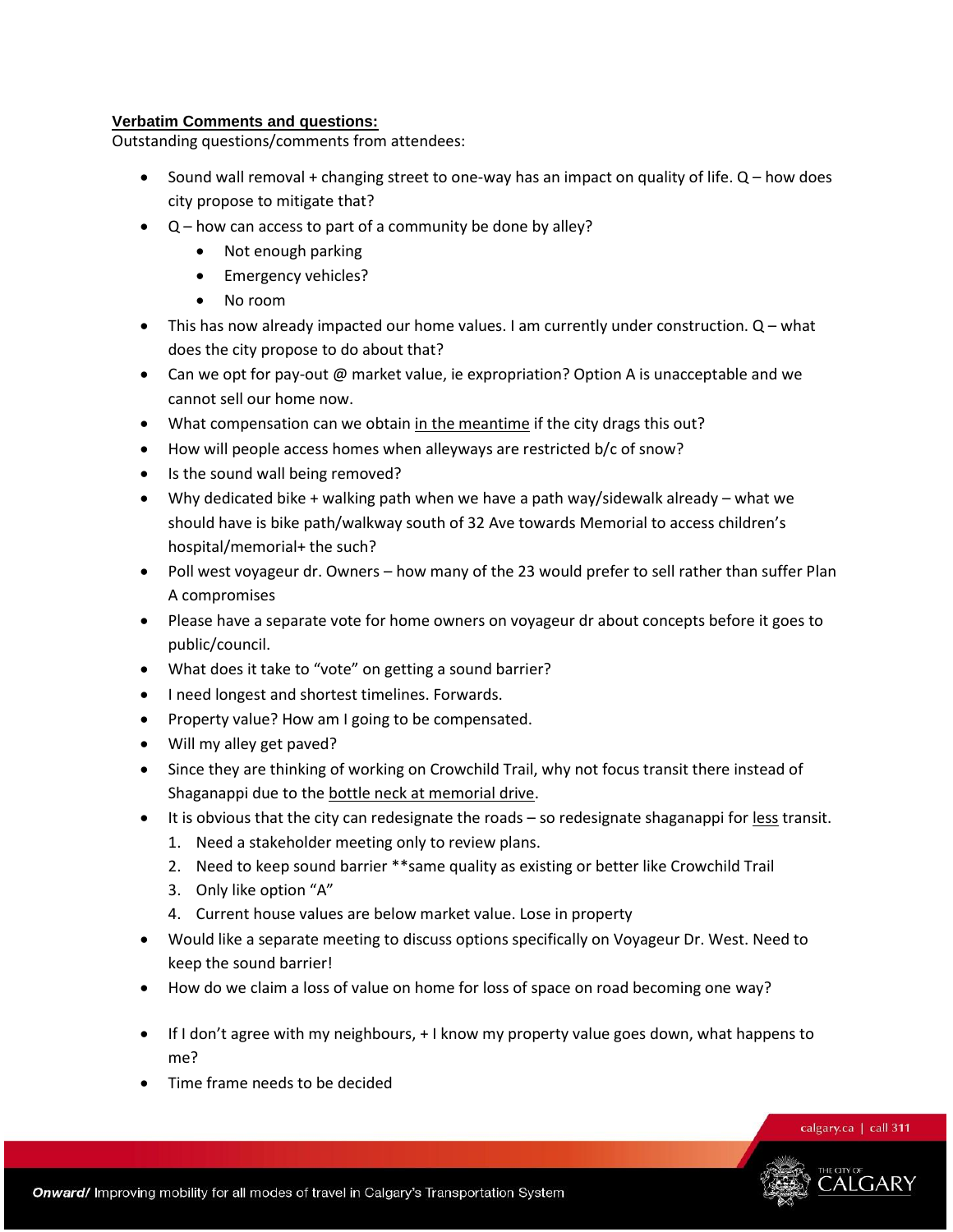- Remove the 4.5 meridian to a smaller meridian. Less invasive to houses.
- Why would you make an HOV lane for minimal return only busses/carpool?
- Bikes why not make the bike path better that already exists on west side of shaganappi

### Notes:

- Set back property north of voyageur drive
- Set back to south of varsity drive, Westside
- What's to be done with former Turbo site? It was designated for Attainable housing is that still so?
- What are the designations for those sites and for what use?
- Can anything be done?
- Concepts placed before November meeting removal of frontal vehicle access =question = whether that's compatible to the MGA
- CA building = developers convinced the builders to build.
- All of us have understanding that there was to be no building.
- People bought a long time ago, getting hooped by this
- When houses on west side were built, there were supposed to be there for 20 years. Councilors not vote – so why are those houses still there?
- Developers went to council and proposed that they build houses. Lose 300 thousand on that property. Council did not include expropriation
- Answer from COC: Shaganappi was originally envisioned to be another free way. Overtime, the thinking has changed.
- Fix Crowchild Trail and that will alleviate. [cheering]
- Answer: there is no plans to look at until 2016
- COC(City of Calgary Project Team): Policy will be finished this summer. Starting that project in the fall.
- COC: Option A is the preferred option. Impact to businesses and 7-eleven...too close to the intersection
- Question: Option A has to be done? When we bought 10 years ago, bought as a rental property, but property value undervalued by the City. 10 years ago, Dalhousie and Varsity property values were 470 and 415, we paid 6000 more
- Something is wrong with property values
- COC: not site specific. Market value is based on site specific.
- Barrier itself, it provides quality of life for us. The area is quiet.
- $\bullet$  If you're adding in HOV lanes –a high sounding vehicle that's gone.
- I was told there is no room for the sound barrier with option A.
- This is devastating for selling.
- Move the road, get us a sound barrier.
- In Plan A, is there room for the sound barrier?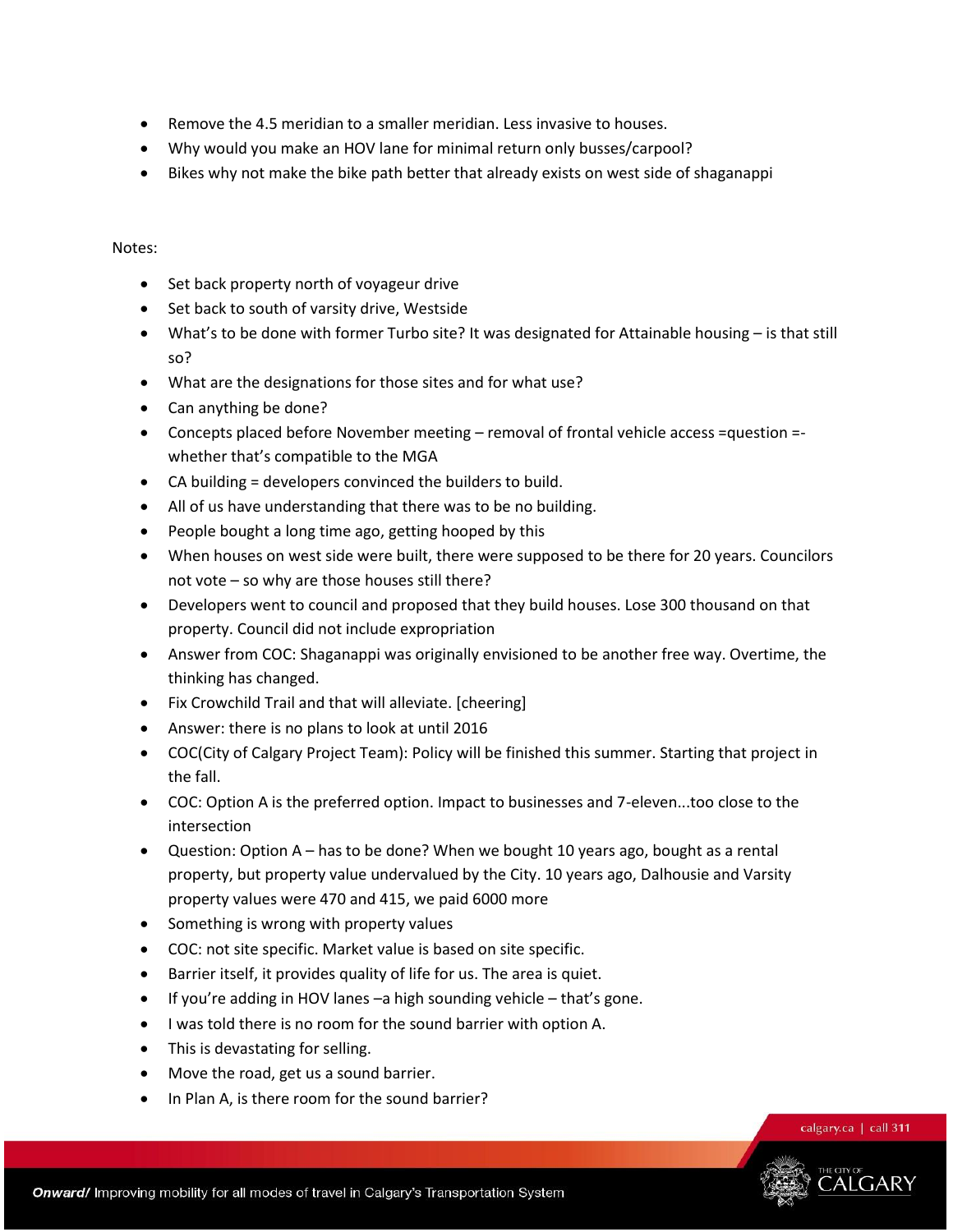- COC: we'll have to back and look north of Varsity and south of Varsity.
- Federal government to pay a third, City council another third. No sound barrier walls. We were told back then; nothing would be done unless the community wanted it.
- What do you mean, not down to that level of detail? You've got .5 meters on this?
- How can we put input into your options if you can't give us what it's going to look like?
- You could easily say that these are the plans and then say they weren't finalized.
- Have you been on that road? Go and see how much room there is. It's a one way now!
- 1.9 and 6 feet I can't think of a single vehicle that's 6feet wide.
- In the wintertime, you have one way down. There's no way two cars can go down the road. City won't plow back alleys so how are we to access? City has no mandate to plow back alleys and we want to get to our homes.
- Which way would the one way streets go?
- For south bound on west side of Varsity, if you were to drive down the back alley, all those people park in the back because there is no parking on  $10^{\text{th}}$ .
- In addition to the fact that alley is paved.
- Will that alley become potentially a road?
- Take a ride. You don't know nothing.
- Timelines where we go from today?
- COC: We're finalizing this spring. Final open house May  $1 5 8$ pm We are incorporating feedback to date and including tonight. Transit Committee at that point, members of public can come.
- COC: Recommendation...making a 6 laneway without expropriating. Not creating a freeway through your community.
- COC: Previous plan was widening to the west...pretty substantial.
- COC: Option A or B then combined meeting when public can be for or against, express their views, and then decisions are made.
- COC: as for timing, there is no money for it, not on the books to do it.
- Get proper information at that time, and get a general idea as to construction, may be changes on the go.
- Stop spending it [money] on stupid bikeway lanes
- Cost benefit analysis can't make sense of making this into a 3 lane feeding onto a freeway...with three sets of lights.
- It'll create a bottleneck on Crowchild & Bowness road
- Building roads that aren't necessary, tearing them up and then rebuilding again that's what you do. If this is planning, you need to go back to school. I want to see the results of this road before you even start building
- Once it comes out in public, my property value will plummet and I will not be able to sell my house
- Go down that back alley with everybody backing out, it's going to be a crash derby.
- Maybe the fourth point should be that we make it go away and do nothing [applause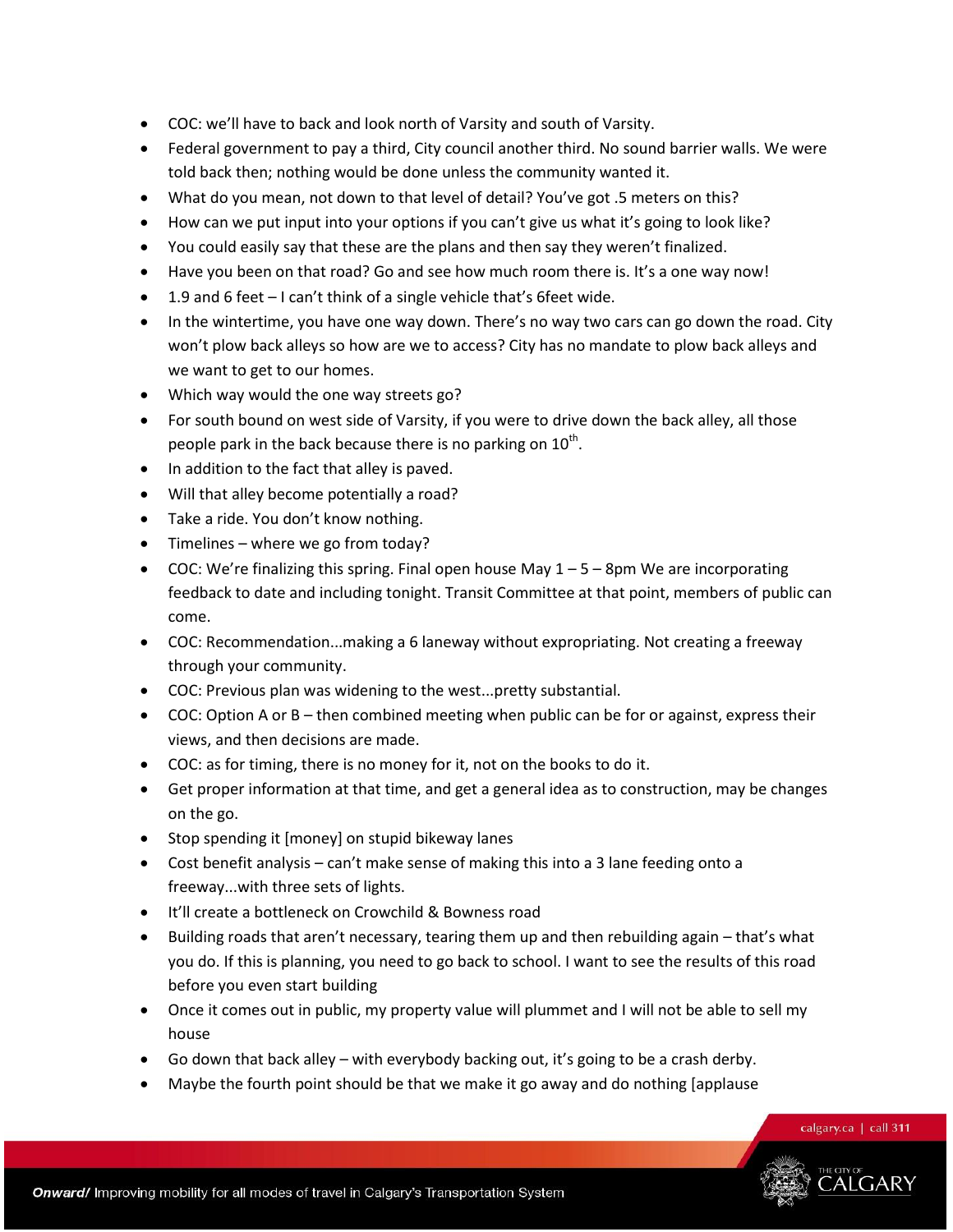agreement]

- Eliminate walking path and the biking path. We have a bike path
- I know Bike Calgary is a huge lobbyist, has a study been done by cyclists from the north to see if this is a preferred route?
- We have a path you can expand on. People use it.
- They don't use the one on northland drive.
- I'd be petrified to bike down that road
- I'd like to see us have another meeting so that we can decide 'yay' or 'nay' with home owners who have a property along there.
- You had a meeting with Market Mall.
- I don't think anyone here is losing their house or yard.
- Control of traffic Shaganappi and  $40<sup>th</sup>$  ave
- Just to clarify, Plan A make existing road without taking properties?
- egress to access to home will be alley.
- COC: alley would form a part of the circulation. We have done that paved the alleys the alleys will remain two-way.
- So the alley becomes a street?
- COC: it forms part of the circulation
- 20 -23 taking houses out, that would open it up?
- COC: that is a choice, but based on engagement done and research that hasn't been a preference.
- $\bullet$  The survey you took was not just the people involved  $-i$  t's the people in general.
- They use the road, they are not affected. I'm talking about the people affected.
- $\bullet$  We didn't get invited [to previous sessions]
- Don't you think it's slightly irresponsible to have meetings with other people, businesses, but the people who attended...really irresponsible that you didn't invite everyone? Why was it a private meeting?
- COC: we have limited resources. We try to do engagement that gets as many people as possible.
- The issue is it's biased. Every meeting I've attended (except the first) all I've received is a biased point of view.
- I'm not being asked 'do I want a bike path?' but 'where do I want a bike path?'
- You are being asked loaded questions
- It seems like the city is trying to get answers to the approved questions
- I ask that another meeting be arranged by property fronting landowners
- Why couldn't you have emailed us to ask if we want to attend?
- I can't believe that you would think we wouldn't be interested.
- Have they thought of lights like Memorial Drive to stop the bottlenecking?
- Is Memorial an arterial route?
- COC: it's a parkway.
- $\bullet$  We have that option who didn't approve? The public? If not us, who?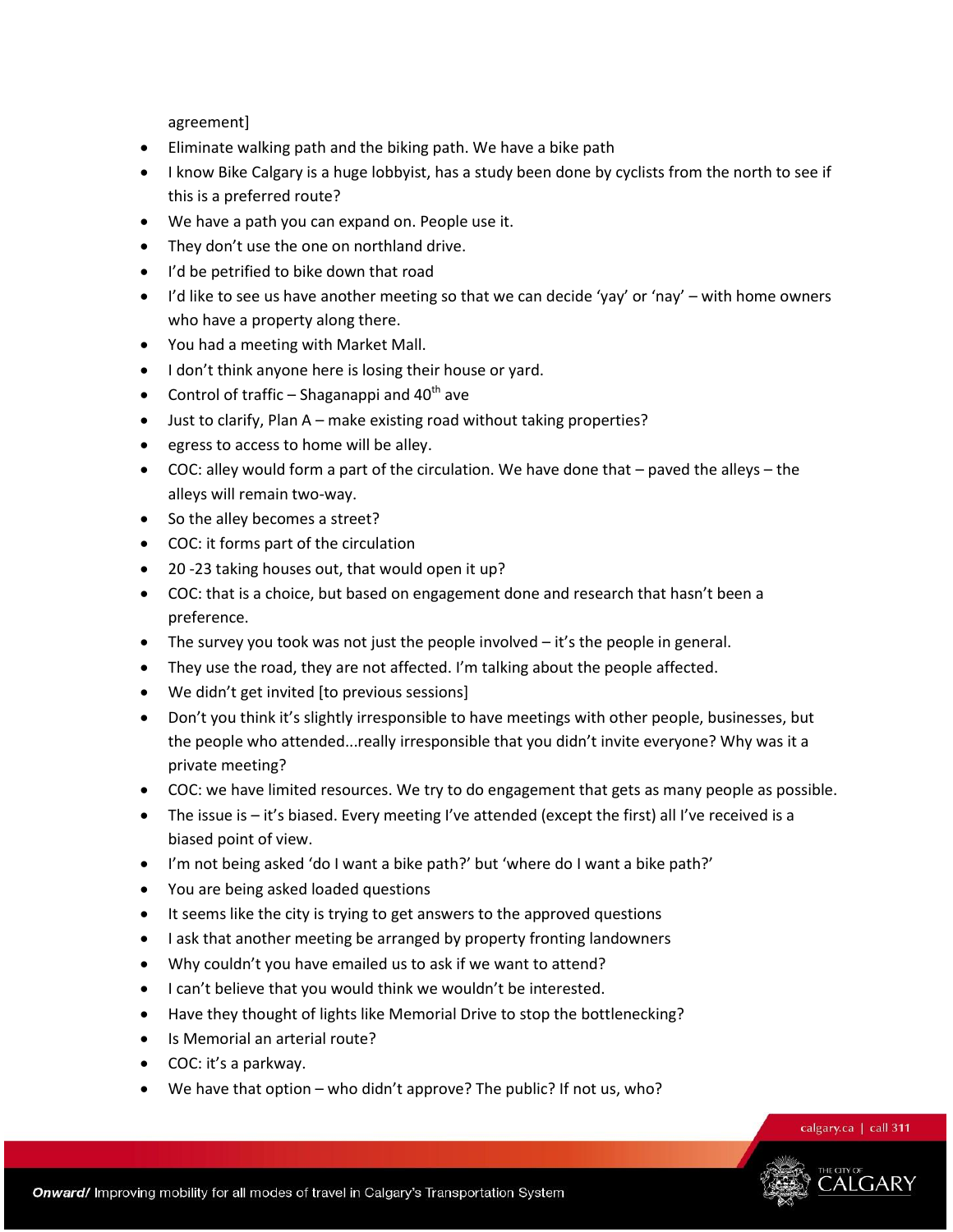- [with regard to suburb drivers] I need to allow for more time, to live, they paid less and need to plan accordingly. That's a choice they make.
- I don't understand why we're affected? Is that an option?
- Because you need provision of HOV lanes?
- Why would Calgary transit not take the train? It's more economic, faster not using that road to go to west campus, foothills, children's hospital.
- Have there been any counts done on traffic going that way?
- COC: yes.
- What type of volume? As in going west as opposed to south.
- COC: am/pm peak hours 500 700 per hour. South is higher
- In terms of property value and you don't buy houses what kind of compensation could we expect?
- COC: If the property abuts to the city project the onus is on the owner to get compensation
- Have you seen that be successful?
- COC: I have not [laughter]
- [another COC staff] Have you seen it done before?
- COC: I have not.
- No one's going to buy my house for 500 thousand, not with this going forward. Right now, we're in limbo. We've been on a rollercoaster for years.
- No one's going to pay what my house is worth knowing that this is hanging over our heads.
- What's the process if they decide to buy the houses? What happens?
- COC: acquisition agent meets with owner, assesses/inspects the property and works with the owners to begin the process. If owners and administration aren't coming to terms, an individual appraiser comes up with a new appraisal for fair value of the property. After that, administration would need to seek to move that forward. It may go to the general manager, or may go before council. We would cover legal fees; we may cover other things like moving costs. We are in the business of making people whole.
- I love to hear that. Is it going to be fair?
- COC: we are going for a negotiated acquisition where both parties win.
- You can give me a half a million dollars; I still can't afford to stay in Varsity Estates.
- Go drive down our alley. Drive down our two-way street that's more like a one-way.
- You think you can take a two-way street and make it one-way when it's already a one-way.
- $\bullet$  It looks like it's okay maybe on paper.
- COC: we've done that...Not buying out property is in the best interests of the property owners.
- Option A is my preference. It is lacking on certain areas. Logistics have not been worked through. It's not realistic for the people that drive those roads every day.
- it's clear we need to have meeting just with the owners. There are a lot of questions....work it through before May.
- Recognize that Voyageur Drive is a substandard two-way
- Narrowed median why not narrow it to 2 m? Why 4.5 m?

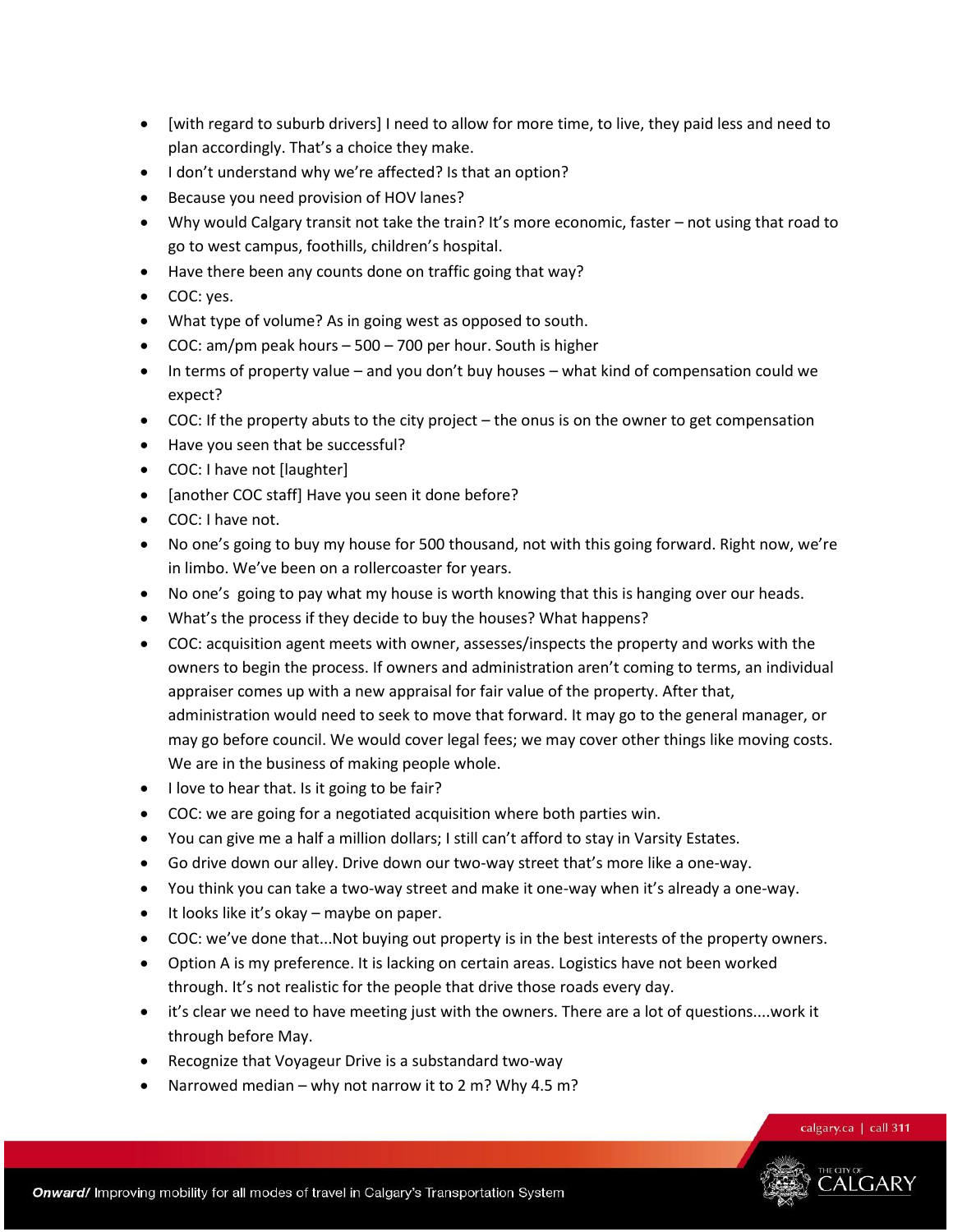- o Answer: accommodating left turn at the intersections
- What if lights are changed to rotating lights?
- What about the 'turbo site' right-turn traffic. Left turn during peak hours?
	- o Answer: traffic analysis shows that it's not optimal.
- With regard to the CTP? Can they change it back to a freeway? What's to stop them from changing it from an arterial or something else later on?
- ASPs were in consult with previous corridor study plans?
	- $\circ$  Answer: Current planning is from 2013-2022. The Shaganappi Corridor Study is not in this planning cycle. The product life cycle is that we do corridor study, get it approved by Council, the functional plan, preliminary design...
- [about Concept A]  $-$  It's the least offensive...the least destructive
- Don't see too many bikes on Shaganappi Trail.
	- o Answer: bike path way is under review
- Northmount to Dalhousie sidewalk is 10' wide
- Don't understand the 'Promoting active modes' plan
- Is it to get rid of the vehicles downtown?
- What percentage is going to use it [bike trails]. 5% you're going to cater to that 5% and annoy the other 95%?
- Can you revisit that in the transit plan?
- What will happen with concrete sidewalks? Will they be moved?
- That 3 m for jogging and biking we don't need.
- Property line is 1 ft allowance, but this old survey shows about 5 ft when they actually do the work, will they be using the same standard (1ft)?
- What about the chain link fence? Remove it, but put in cement. Parks maintains only twice a year. We need to eliminate the weeds.
- The City is asking residents to water the trees in Edgemont. We pay for the water and then we use it to water the trees – we're paying twice.
- Sound wall Varsity Dr. To North.
	- o Answer: we will leave it for the landowners to decide if they want a sound wall.
- How much of the future traffic goes where?
	- o Answer: west campus development
	- $\circ$  8000 10,000/day current
- Is there a West Campus Study open house?
- If the Sound barrier was removed, it wouldn't be good for me. It would impact my life.
	- $\circ$  Answer: there will be a vote on the sound barrier. We are trying not to impact property. We are trying to minimize property impact. We are trying to use the existing and make minor revisions to improve it.
- Snow plowing of this street and alley will be needed if this goes through. It needs to be maintained.

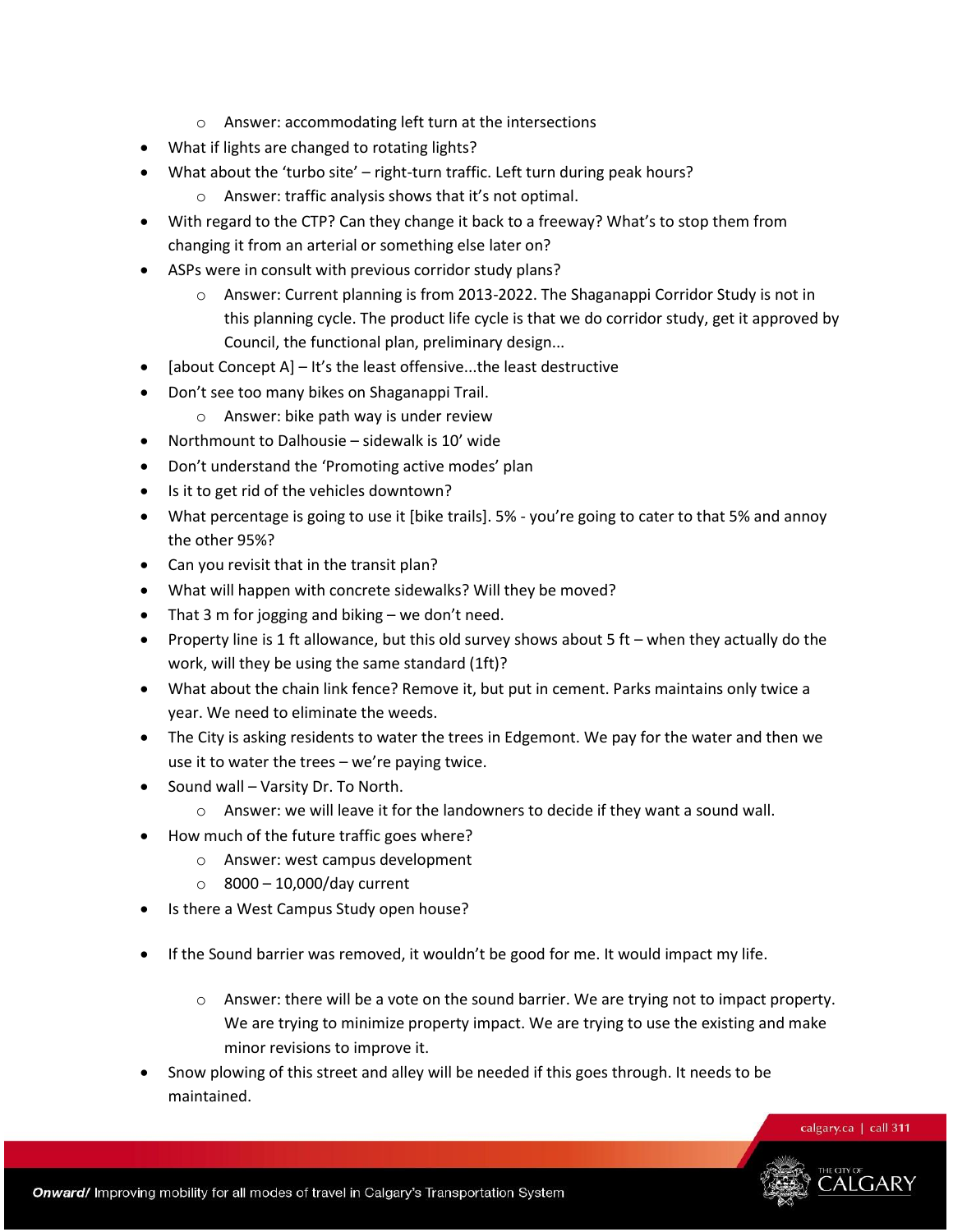- This is two-way...but some are quite narrow.
- Are plans based on the 70's or survey?
	- o Answer: Survey
- What is the logic for putting pathways on east side?
	- o Answer: It is because businesses are on the east side, but it's currently under review.
- Have they counted how many people go from north to south?
- Is there enough room to accommodate a sound wall [with the .5 m buffer]?
	- $\circ$  Answer: it is still under review, but by April 5<sup>th</sup>, we should know
- Shaganappi (flooding of storm drain) is there somewhere in here they will try to upgrade the storm water?
- Review process: corridor study, functional plan, preliminary design, construction
	- o Answer: Back alley will be maintained if it's the only way to access.
- How far will the chain link fence move forward?
- Is there room for a sound barrier/wall?
	- o Answer: bow Trail widening we did the previous work, same as this and asked adjacent homeowners to choose if they wanted a sound wall.
- Do you have data indicating what the population will be 30 years from now? And does that include the west campus development?
- So whatever you decide...your recommendation is what goes ahead.
	- o Answer: "Whatever the majority wants"
- But you talked to people from all over. These are the people that are getting affected, but these people are impacted.
- [you have been] influenced and biased by the outside people, not directly involved in the project.
- $\bullet$  [some] people have 5 vehicles, you take the service road [alley] but it is used as a two-way.
- I don't understand how. It's wide enough for one vehicle but people park on the street and in the alley, people back out of their garages...there's just not enough room
- How much lawn will be taken?
	- o Answer: it varies by property
- [looking at the concept plan] it would help if you put the existing stuff on here. So we could do the comparison.
- Why 4.5 median?
	- o Answer: to leave space for the left hand turn lane.
- You've allowed 1.9 m for parking. 3.5 for one way....what about the snow banks? This year, people had to wait so they could get down here
- What about garbage pick up, there's power poles, people backing out of their garages. Talk about quality of life. You can't park.
- [regarding the dots at one of the sessions] people were taking dots and putting them where they wanted. There was no vote.
- [property value] properties will lose half of their value. Did you tell them that? Did you tell them

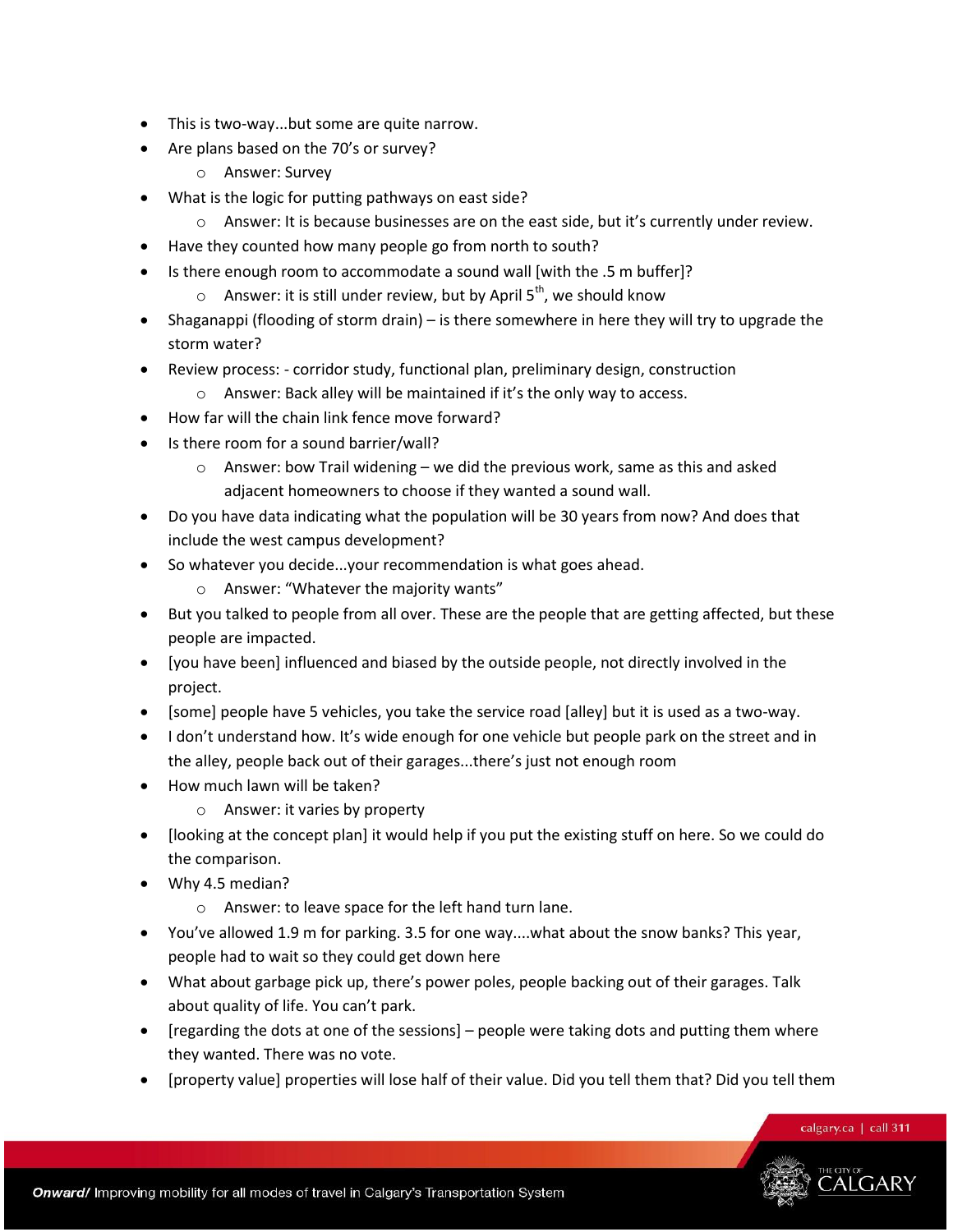that they will lose half of their value?

- $\circ$  Answer: can get property assessment, look at market analysis. Suggested that we contact CREB® (Calgary Real Estate Board) on market values, provided information that CREB® economist may be able to offer some help and advice on this, that a realtor will know this information, and that we will find out this information for April  $5<sup>th</sup>$  meeting.
- One stakeholder has two properties and he's losing half his property. You do your market analysis. And tell us. They need to know.
- Make Shaganappi one way south and one way north.
- $\bullet$  Get the suburb people to use 40<sup>th</sup> Ave and Crowchild.
- Why do you need an HOV network here?
- Where is this traffic coming from?
	- o From that plan.
	- o But where? From suburbs? You're catering to them.
- Could they [the traffic] not be diverted to  $32^{nd}$  and  $40^{th}$ ?
- With the Calgary transportation plan you folks make recommendations, major artery through an established community, why?
- Freeway space how much is needed?
	- o Answer: arterial is 51m.
- You change classifications to what you want them to be.
	- $\circ$  Answer: they were changed because of land use changes. We are trying to minimize impacts to property owners.
- But minimize at whose expense? That's my question.
- It doesn't matter where the funding is.
- Research: Is there precedence where recommendations that were approved by council, changed?
- One way street and parking. There's access through the alleyway but it will be a mess.
- What about the Attainable housing building? Are they building the property right to Shaganappi? Has the building been approved?
- Ifriend of land owner was still wanting the widening of the west option and felt that if this building had been approved to be built butting against Shaganappi, then this would no longer be an option.
- Research: whose project is the Attainable Housing project?
- $\bullet$  What are the plans for 53<sup>rd</sup> St, south of the Grove? There are 3500 residents there.
- Whose jurisdiction is the TransCanada #1?
	- o Answer: the province.
- Postpone this study until you've completed 16<sup>th</sup> avenue, Parkdale, west campus development impacts and Crowchild Trail.

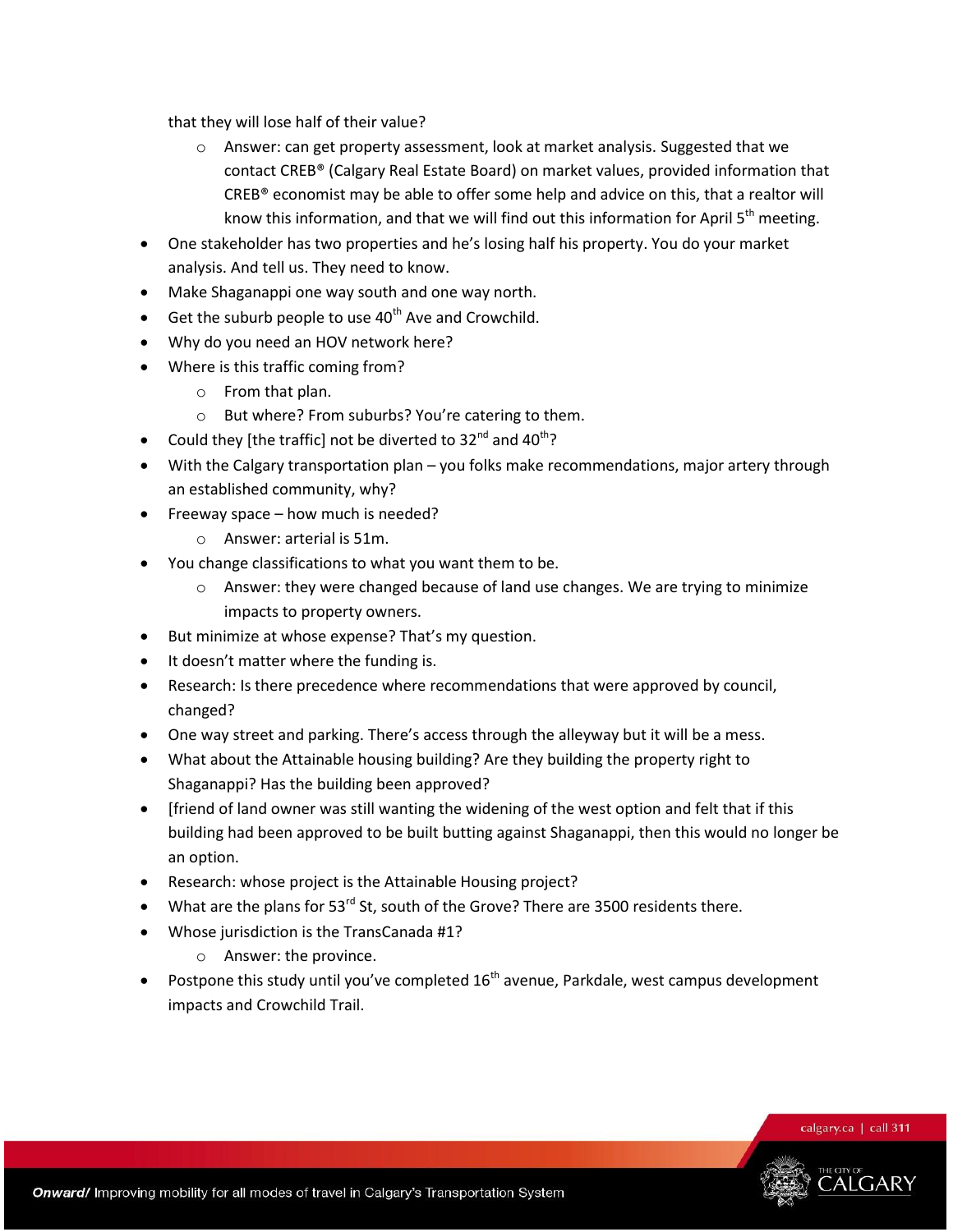Shaganappi Trail Corridor Study Stakeholder Letter One

Looking forward to your visit later today.

Firstly, we need to take into consideration that Varsity is an extremely well developed community, offering schools, access to University Campus, library, churches, community centres, infrastructure, professional facilities, and shopping centres

I believe, if given a chance for future development, we must retain and build on what is already in place. Varsity is an ideal community offering much to everyone.

My vision for Shaganappi Trail would be long term and would include the bigger picture.

I can envision Shaganappi Trail, both south and northbound from Crowchild Trail to 40<sup>th</sup> Avenue, to include minimal vehicular traffic, walking, cycling & a tree lined median, speed limit at the very most 30 mph. This would be only one lane of vehicular traffic in both directions, leaving the residential area totally intact. I would like to see the majority of vehicular traffic directed onto Crowchild Trail, 40<sup>th</sup> Avenue & 32 Avenue.

Secondly, I believe we must take into consideration the development of the Groves of Varsity, 5353 Crowchild Trail, N.W.



I believe this development will have major impact on the entire community of Varsity, increasing the population of the community significantly, including needs for basic necessities, eg., shelter, food, transportation and the ability to get in and out of the community.

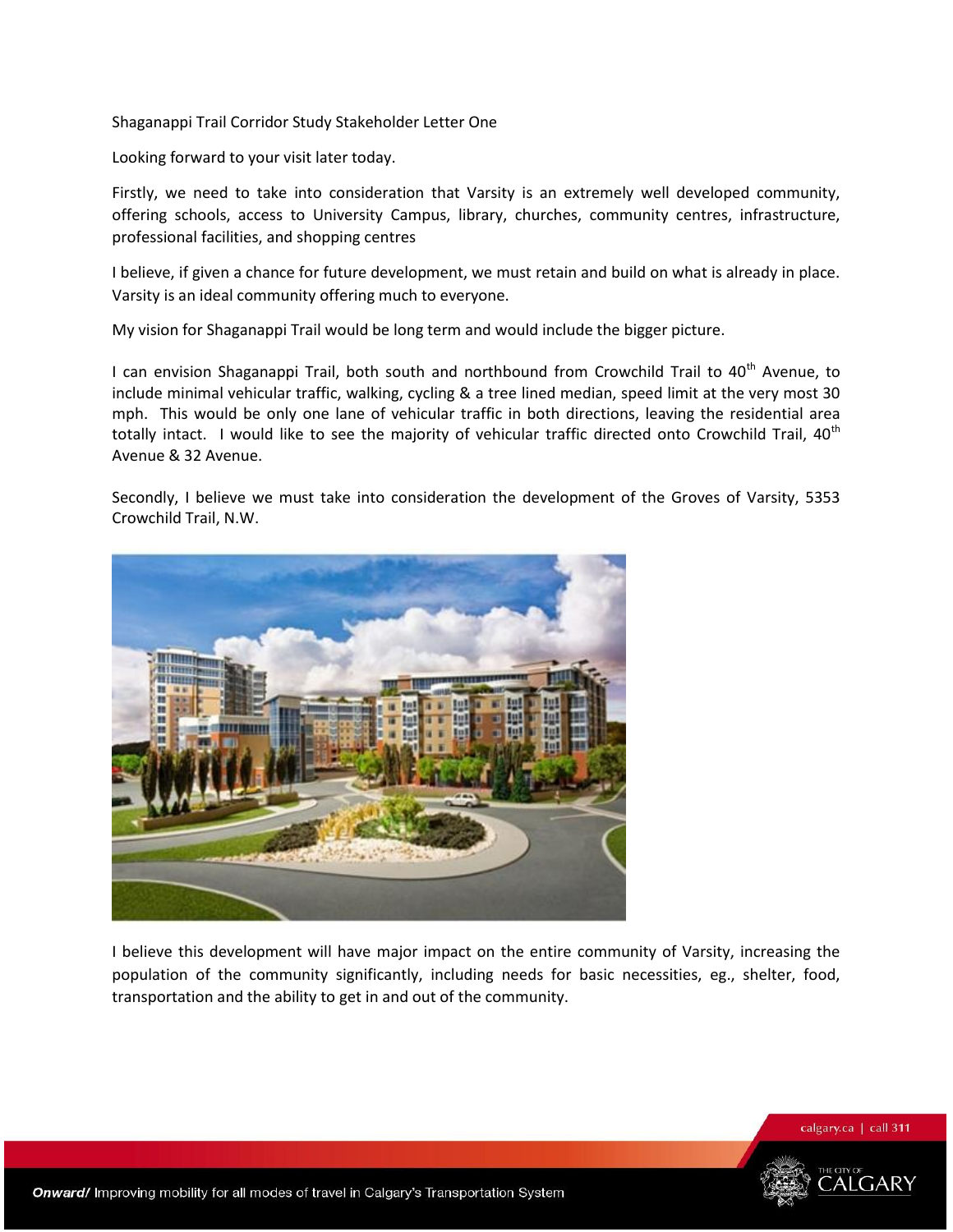### The West Campus Development



The impact of this development is even beyond my most vivid imagination.

Thirdly, I do have a genuine concern that more thought and planning has not been put into the intersecting of Shaganappi Trail &  $16<sup>th</sup>$  Avenue, given that  $16<sup>th</sup>$  Avenue is a major thoroughfare and I believe designated as the TransCanada Highway (#1). Also, given that Shaganappi Trail comes to a stop @ Parkdale Blvd.

Fourly, I believe there is a project in the works on the corner of Varsity Drive, N.W. & Shaganappi Trail for Attainable Housing (unsure if this is the correct terminology).

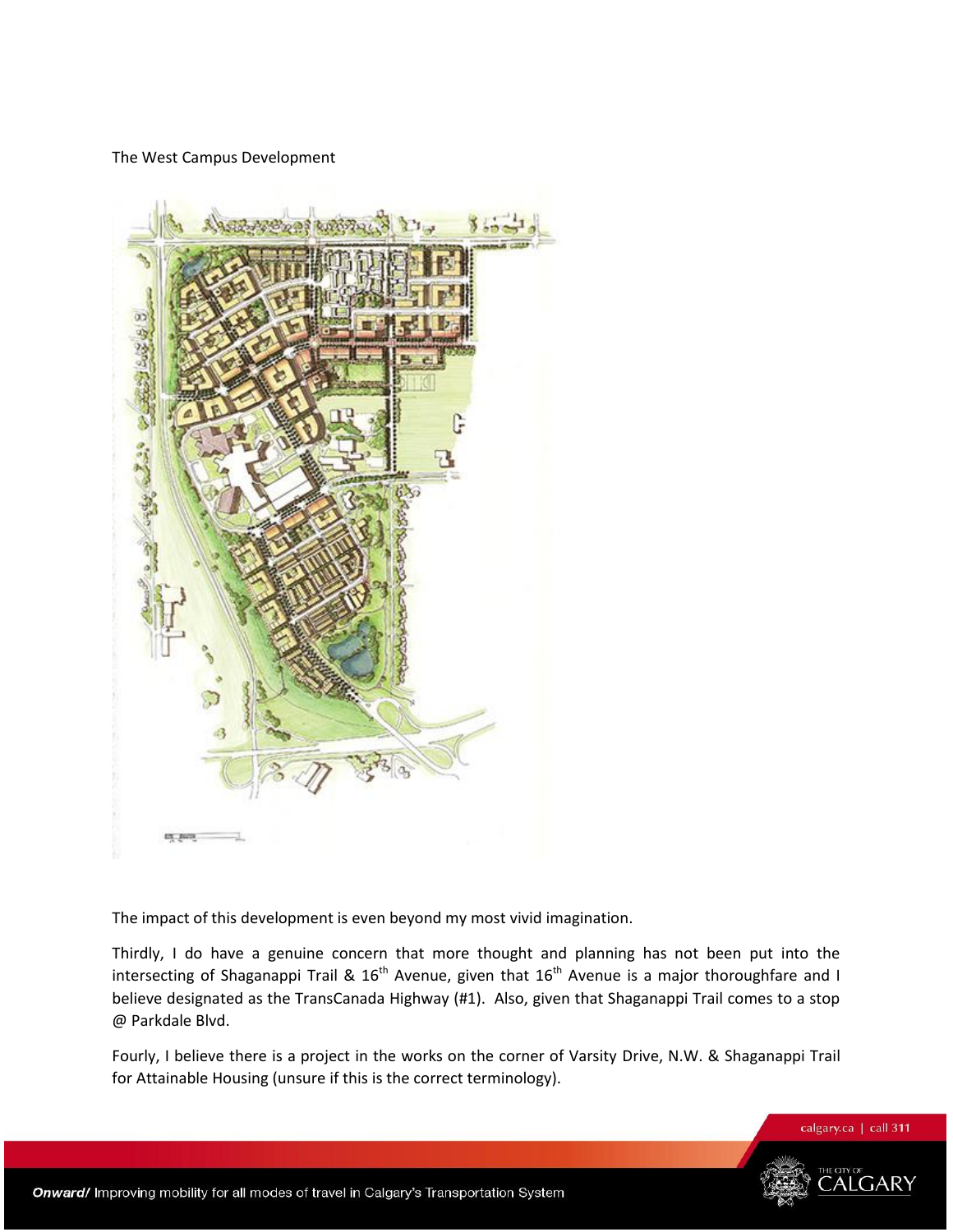Short Term, continue the study, postpone major planning & development until a plan has been put into place that will be sustainable for Varsity as well as the City of Calgary.

Lastly for me, personally, I want to remain in my home, totally intact for as long as is realistically possible and make Varsity a family friendly, small business oriented community offering all the basic essentials and needs for all individuals in the community.

I will need to be continually informed and apprised of all studies & communications relevant to my property.

In order for me to be pro-active, I am still unclear regarding the object of this particular study or eventual outcome – it seems to me there are much more pressing projects that would require more urgent attention in this rapidly growing City of Calgary.

As well, I will need to know the processes involved in the study, and all timelines, eg. Length of time dedicated to the study, will the eventual re-development occur within 5, 10, 15, 20 years or further into the future? Has funding been put into place? If so, what are the allocations.

Clearly, and given that I feel that I do have a lot at stake, and I do appreciate that Calgary is a rapidly growing city I would be pleased to be part of a group that would work together to implement changes for the greater improvement, sustainably and quality of life for the residents of Varsity.

Thank you for your kindness and consideration at this time.

Respectfully submitted